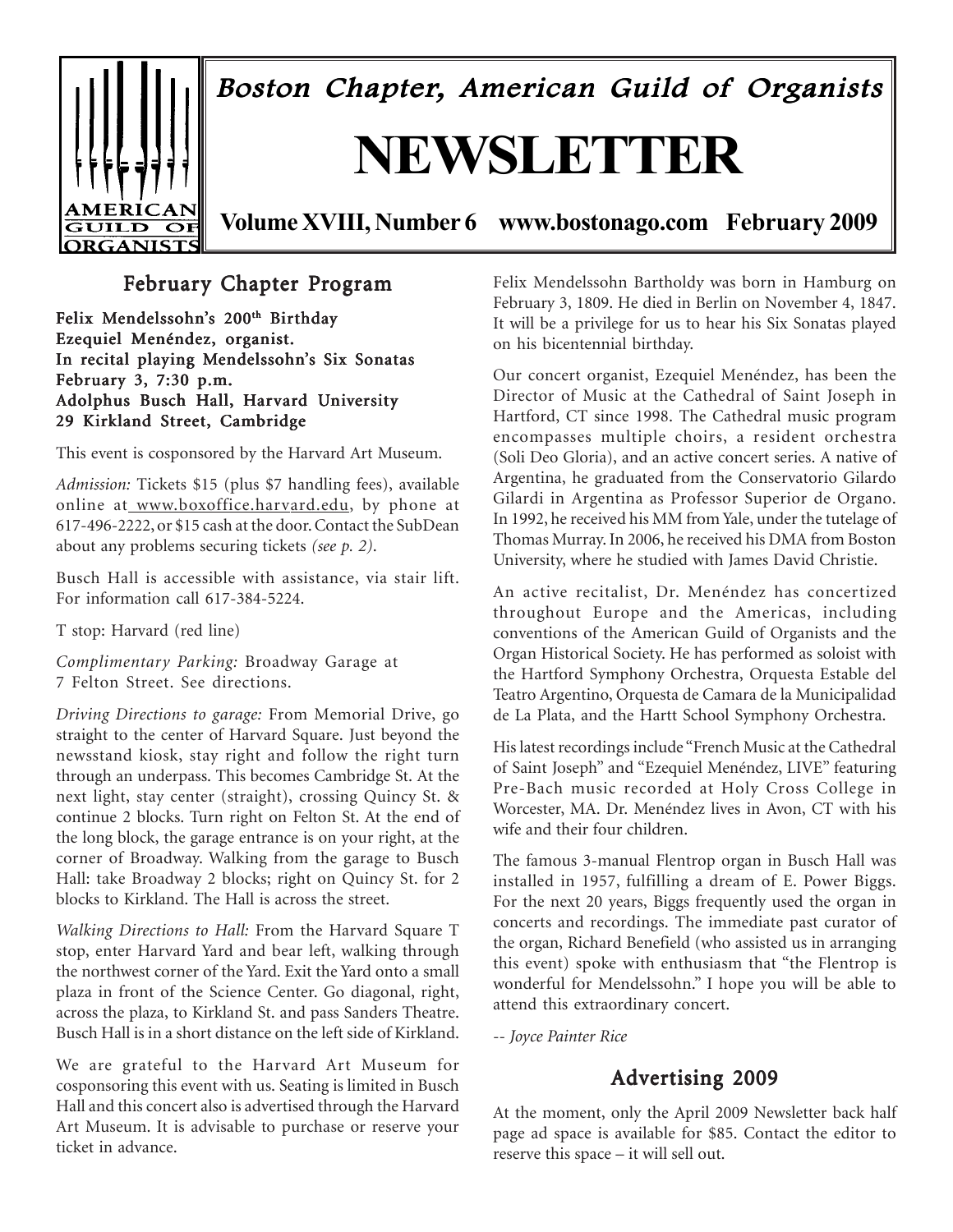## Dean's Message

#### This In-Between Time

Septuagessima, Sexagessima, Quinquagessima: Don't those pre-Lenten Sundays sound so much more interesting than the "5th Sunday in Ordinary Time" or "Sunday after Epiphany"? However known, the few weeks between finishing off Christmas and gearing up for Easter are a welcome breather. So it is a good time to take it easy and get caught up on things left undone the previous few weeks. Maybe a good time check all the details for the rest of this year, or file away choir music, or engage in some advance planning.

Certainly we who are in the midst of winter – bleak or otherwise – cannot be blamed for turning our thoughts to summer, and what we might do in those two or three months. Well, for every member of the Boston Chapter, one thing is a must: the Regional AGO Convention, July 1-3! If you have not registered, you have until February 28th to get in on the lower, early-registration fee. So don't wait! Get thee to www.agoboston2009.com, or mail the form in the January newsletter. You certainly would not want any of the other chapters in Regions I and II (which includes New York City) to have a higher percentage of their members here than we, the hosts, would you?

More immediately, plan to get to the upcoming Chapter programs. I think it is going to be enriching, enlightening, entertaining, and just plain fun to be celebrating the organ music of Mendelssohn and Bach over the next two months. And who knows what surprises are in store for the annual meeting in May.

Meanwhile, keep an eye out for what else might entice your participation during the summer. In addition to our Convention, numerous festivals, workshops, and "academies" devoted to organ or choral music, or to church music, will be happening here and abroad. For young students, think of the POEs; for the more "mature" student or "reluctant organist", look at the POE+, which is an excellent program for helping a pianist turn into an organist. In addition to "professional development," these kinds of activities are a great way to meet and get to know colleagues from many different places and situations, and to hear and play different organs. (And remember, usually the related expenses are tax deductible.)

So maybe this month isn't such an ordinary time at all! Maybe it is a time to daydream about what musical treats to give yourself over the next few months.

*-- Lee Ridgway*

#### **Executive Committee Meetings**

7-9 pm, Church of the Advent, 30 Brimmer St, Boston. Charles MBTA Tues Mar 10, Mon Jun 1

Executive committee meetings are open to all Chapter members.

Newsletter of the Boston Chapter, American Guild of Organists Published 10 times a year, September-June. Distributed to members & associates of the Boston Chapter, AGO.

Mailed at standard mail rates from Boston MA. Boston Chapter/AGO c/o Timothy Hughes, Membership 247 Washington St #24, Winchester MA 01890. Copyright © 2009, Boston Chapter, American Guild of Organists

#### *Boston Chapter, AGO Officers 2008-2009*

| Dean                                         | Lee Ridgway                                  |
|----------------------------------------------|----------------------------------------------|
| ridgway@mit.edu                              | 617-436-1193                                 |
| SubDean                                      | Joyce Painter Rice                           |
| joyceorganist@aol.com                        | 978-465-1901                                 |
| Treasurer                                    | Kirk Hartung                                 |
| kbhartung@aol.com                            | $508 - 820 - 3440$                           |
| <b>Assistant Treasurer</b>                   | Charlene Higbe                               |
| cthigbe@aol.com                              | 617-497-0610                                 |
| <b>Broadcasts</b>                            | Martin Steinmetz                             |
| emsteinmetz@verizon.net                      | 781-235-9472                                 |
| Chaplain                                     | The Rev. David Hefling<br>$617 - 472 - 0737$ |
| Competitions                                 | David Baker                                  |
| dgb137@mac.com                               | 617-367-4260                                 |
| Examinations                                 | Glenn Goda                                   |
| glenngoda1545@aol.com                        | 617-442-7079                                 |
| Library                                      | Joseph Dyer                                  |
| joseph.dyer@umb.edu                          | 617-527-6403                                 |
| Membership Secretary                         | Timothy Hughes                               |
| thughes $56$ @comcast.net                    | 781-369-1905                                 |
| Membership Committee                         | Judy Green                                   |
| ilgreen@green-associates.com                 | $617 - 482 - 3044$                           |
| Newsletter                                   | Jim Swist                                    |
| swist@comcast.net                            | 781-643-9733                                 |
| Organ Advisory                               | Richard Hill                                 |
| smhill42ne@earthlink.net                     | 508-238-6081                                 |
| Placement                                    | Janet Hunt                                   |
| janet.hunt@sjs.edu                           | 617-746-5433                                 |
| Professional Development                     | <b>TBA</b>                                   |
| Recording Secretary                          | Kirsten Johnson                              |
| ikmniohn@aol.com                             | 978-443-3472                                 |
| Registrar<br>dan.mckinley@christchurchhw.org | Dan McKinley                                 |
| <b>SPAC</b>                                  | 978-412-8174<br>Martin Steinmetz             |
| emsteinmetz@verizon.net                      | 781-235-9472                                 |
| <b>Substitutes</b>                           | Joshua T. Lawton                             |
| itlawton@mac.com                             | 617-926-1042                                 |
| YOI<br>cymswillie@comcast.net                | Mary Sue Willie                              |
| sbudwey@hotmail.com                          | Stephanie Budwey                             |
| Auditors                                     | Martin Steinmetz                             |
| cmsteinmetz@verizon.net                      | 781-235-9742                                 |
| csmith@groton.org                            | Craig Smith<br>781-740-4541                  |
| Region I Councillor                          | E. Lary Grossman                             |
| elg@bradvgrossman.com                        | $413 - 247 - 9426$                           |
| District Convener                            | Robert Browne                                |
| rbrownel@capecod.net                         | 508-432-7328                                 |
| Webmaster                                    | Mark Nelson                                  |
| marknelson@cbfisk.com                        | 978-283-1909                                 |
|                                              |                                              |

#### *Executive Committee*

*Todd Beckham, Janet Hunt, Patrick Kabanda, Lois Regestein, Judy Green, Michael Smith, Mary Beekman, Mark Dwyer, Glenn Goda, Mark Nelson, Laura Jensen, Craig Benner*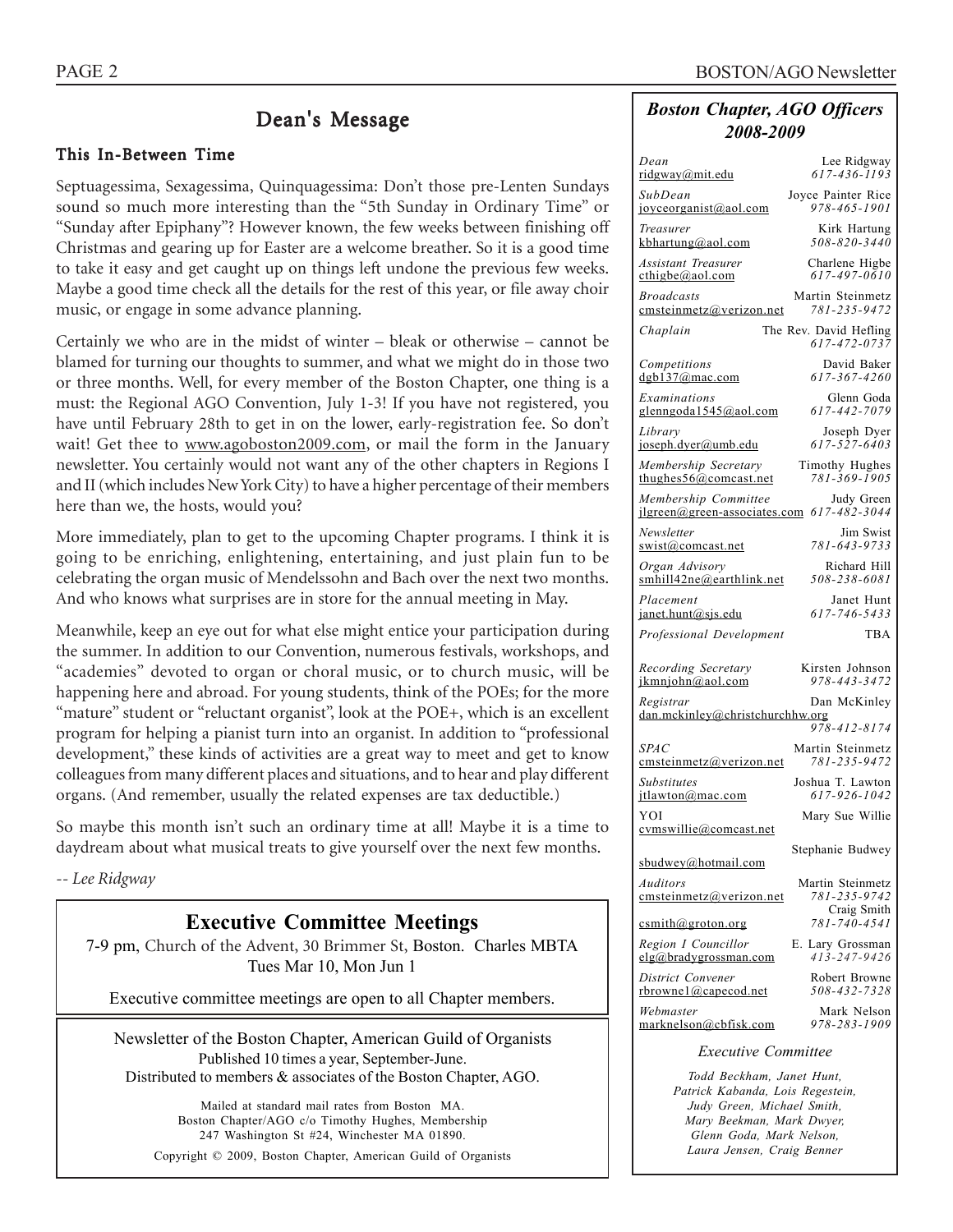## Reserve Saturday, March 21 for our Chapter's Boston Bach Birthday 324 – Organ Marathon

#### 10:30 a.m.  $-5:30$  p.m. The First Lutheran Church of Boston Admission is FREE

This celebration will feature Bach recitals by 7 organists and will include two performances of Guy Bovet's multimedia story *Peep the Piper.* We are grateful to First Lutheran Church for cosponsoring and planning this day with us. The Richards, Fowkes & Co. organ, designed in a North German Baroque style, is stunning for Bach's music.

Please invite families and children (of all ages) to attend a performance of *Peep*. Look for the complete schedule of players and their selections to be posted on our Chapter website by mid-February: www.bostonago.com. We hope to be able to serve a lunch at the church, for which reservations will be requested. Complete details will be in the March Newsletter. For your advance planning, the schedule outline for the day is:

10:30 a.m. - *Peep the Piper* by Guy Bovet – presented by Bálint Karosi (Minister of Music at First Lutheran)

Recitals (30 minutes) by 6 organists, at 11:15 a.m., 12:00 noon, 1:30 p.m., 2:15, 3:00 and 3:45 p.m.

4:30 - *Peep the Piper* by Guy Bovet, followed by Bach organ fireworks favorites – Bálint Karosi, organist.

*-- Joyce Painter Rice*

## Volunteer Opportunities Both Great and Small

Although we're not quite through the deepest part of winter, the days are lengthening and the hope of warmer weather is about to become a reality. So put aside the seed catalogs for awhile and commit your time and effort as a Volunteer for the Landmark Convention (Regions I and II) in early July. There will be plenty of things to do before and during the convention – preparing materials, providing welcome, distributing information, and so much more! If you'd like to get on the volunteer list early, please call Charlene Higbe at 617-947-1909.

#### **CHAPTER PROGRAMS March - May**

#### **March 2, Monday, 7:30 p.m.**

*The Registration of J.S. Bach's Organ Works*  Dr. Quentin Faulkner, AAGO, Lecturer/Presenter Sponsored by the BAGO Organ Library Committee Boston University School of Theology

**March 21, Saturday, 10:30 a.m. – 5:30 p.m.**  *Boston Bach Birthday 324 – Organ Marathon*  Co-sponsored by the First Lutheran Church The First Lutheran Church of Boston

#### **May 11, Monday, 6:00 p.m.**

*BAGO Annual Meeting, Dinner, Members' Recital*  Holy Name Parish, West Roxbury

## A Boston Organist's Saga Chapter III

Since I was finding the French language a bit hard to Handel, I headed for the Gare de Norden and hopped the "chunnel" train to London. Arriving in Paddington, I found I had just enough time to take the Tuba over to St. Paulus for the evensong. Boyce Wilbye Boyce, but when they are up there in their vestments they sing like Liddle angels. Afterward I followed some of the choirmen to the Double Open Diapason Pub (noted for its unusually large pub sign), where I joined them to Quef a few pints of Darke beer, served by the jolly Italian barmaid, Viola de Gamba. The choirmen said the pub had a very Goode Cook, and that was no Bull. As I was a bit Hungary by then, I ordered bangers and mash. We could Locatelli there, so we watched a couple of guys Bachs while we ate. It was getting late by the time we finished, so I put my Clokey and Hatton and headed for a Best Wesley hotel nearby. When I awoke the next morning I found that.....

#### -- *Barbara Owen*

*Note:* This story was begun in our December Newsletter, and the request was made for someone to write the next paragraph. Thank you, Barbara Owen – who on Mondays wears the hat of Librarian at our BAGO Organ Library – for writing Chapter III! Will YOU write the next paragraph? Send it to the SubDean (contact info on page 2). Please include a cliché and leave the final sentence unfinished, to be a starting point for the next writer.

#### **NEXT DEADLINE: January 9 for February, 2009 Issue**

Please send all notices, news, and articles to:

Jim Swist, 34 Jason Street #2, Arlington MA 02476 Or e-mail to swist@comcast.net (please no phone calls) (inline text or .doc/.pdf file attachment)

Include: day, date, time, brief description of program, location, address, phone number, price (or donation/free), and whether handicap-accessible. Listings for each month are due by the first Friday of the prior month.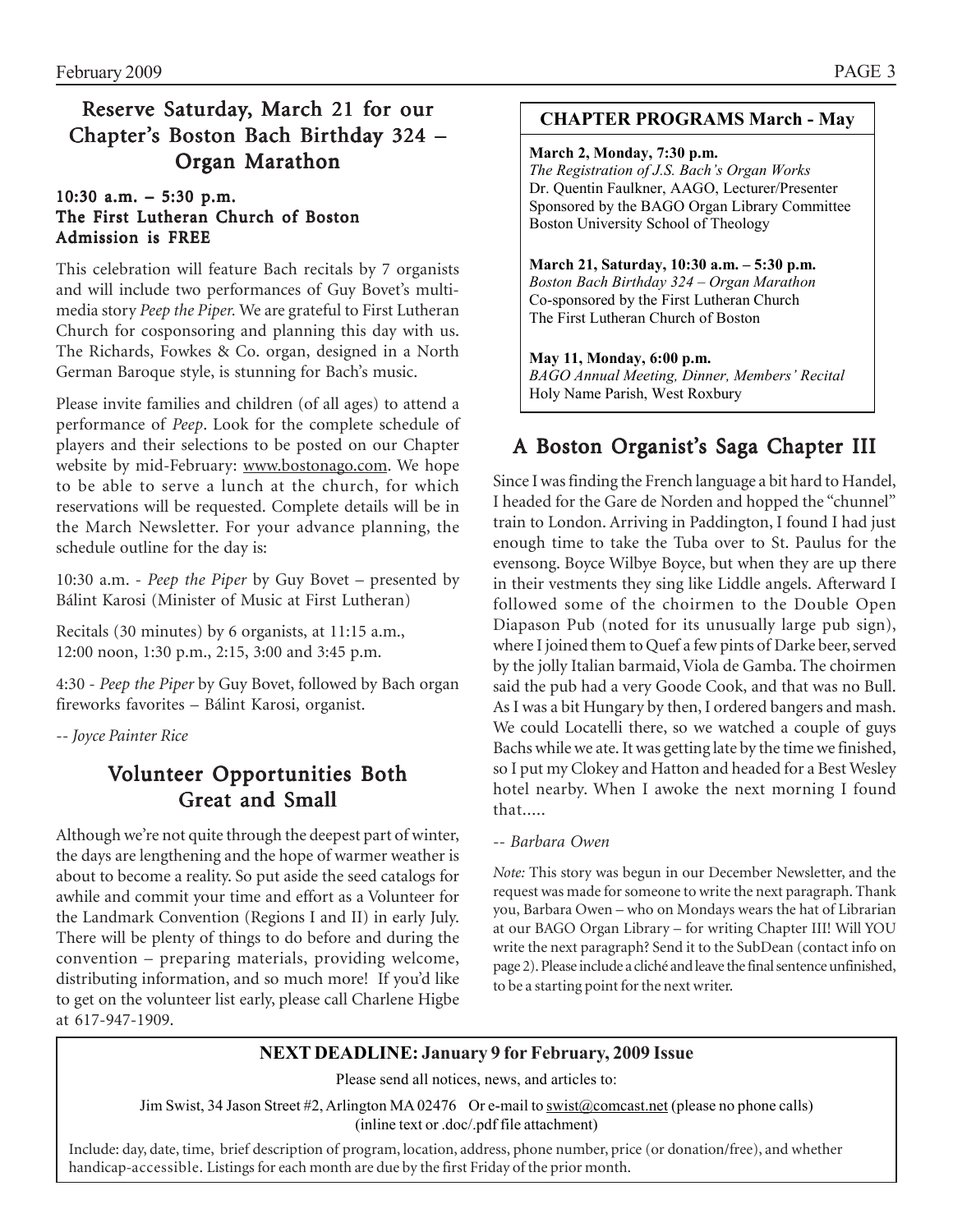## The Registration of J.S. Bach's Organ Works with Quentin Faulkner

The Organ Library of the Boston Chapter will sponsor a presentation by Quentin Faulkner, Larson Professor Emeritus of Organ and Music Theory/History at the University of Nebraska-Lincoln, on "The Registration of J. S. Bach's Organ Music." This lecture will survey Prof. Faulkner's latest book of the same title (Wayne Leupold, 2008). It will take place on Monday, March 2nd at 7:30 PM at the School of Theology, Boston University (745 Commonwealth Avenue), Room 325. A reception will follow at the Organ Library in the basement of the STH building. Parking is available in the lot located behind the building east of Marsh Chapel, i.e., towards downtown Boston. Enter the lot from Bay State Road.

Although contemporary references to Bach's skill and inventiveness in organ registration exist, there is very little direct evidence about the principles on which his practice was based. (Johann Friedrich Agricola, a pupil of J. S. Bach at Leipzig, reported, for example, that Bach favored reed stops.) Editors' suggestions for registration in the older editions of Bach's organ works (Peters, Schirmer) are based primarily on the resources of the organs known to those editors. Prof. Faulkner has uncovered primary sources about organ registration from early eighteenth-century central Germany, making many of them available in English for the first time. With the help of recorded examples he will discuss these and their applicability to the registration of Bach's organ works.

## Handbell Workshop

The Back Bay Ringers will offer a day of workshops and performances featuring renowned handbell composer Cathy Moklebust, Saturday, June 6, 2009. Registration for the workshop is now open—workshop information and registration materials are available at www.backbayringers/ bbrworkshop.html.

The workshop, which will be held at Boston University's College of Fine Arts, is designed to appeal to handbell ringers and directors at all levels and will allow these musicians to interact with Ms. Moklebust throughout the day-long, hands-on workshop. The morning's sessions will highlight Ms. Moklebust's use of small percussion instruments and of innovative handbell techniques in her compositions. Following a break for lunch, workshop participants will have the opportunity to watch Ms. Moklebust work with the Back Bay Carillon in a master class and then to work with Ms. Moklebust themselves in a reading and discussion session.

The registration fee for the day-long event is \$45. Registration forms for the June 6, 2009, workshop are available at www.backbayringers.org/bbrworkshop.html. For more information, please visit www.backbayringers.org or contact Executive Director, Norah Piehl, at 617-688-5768 or via e-mail at ncpiehl@backbayringers.org.

## First Night Performers

Lois Toeppner, Fred Guzasky, and Brink Bush were performers on our Boston Chapter's First Night Event, held at the Arlington Street Church, Dec. 31, 10 - 11 p.m.

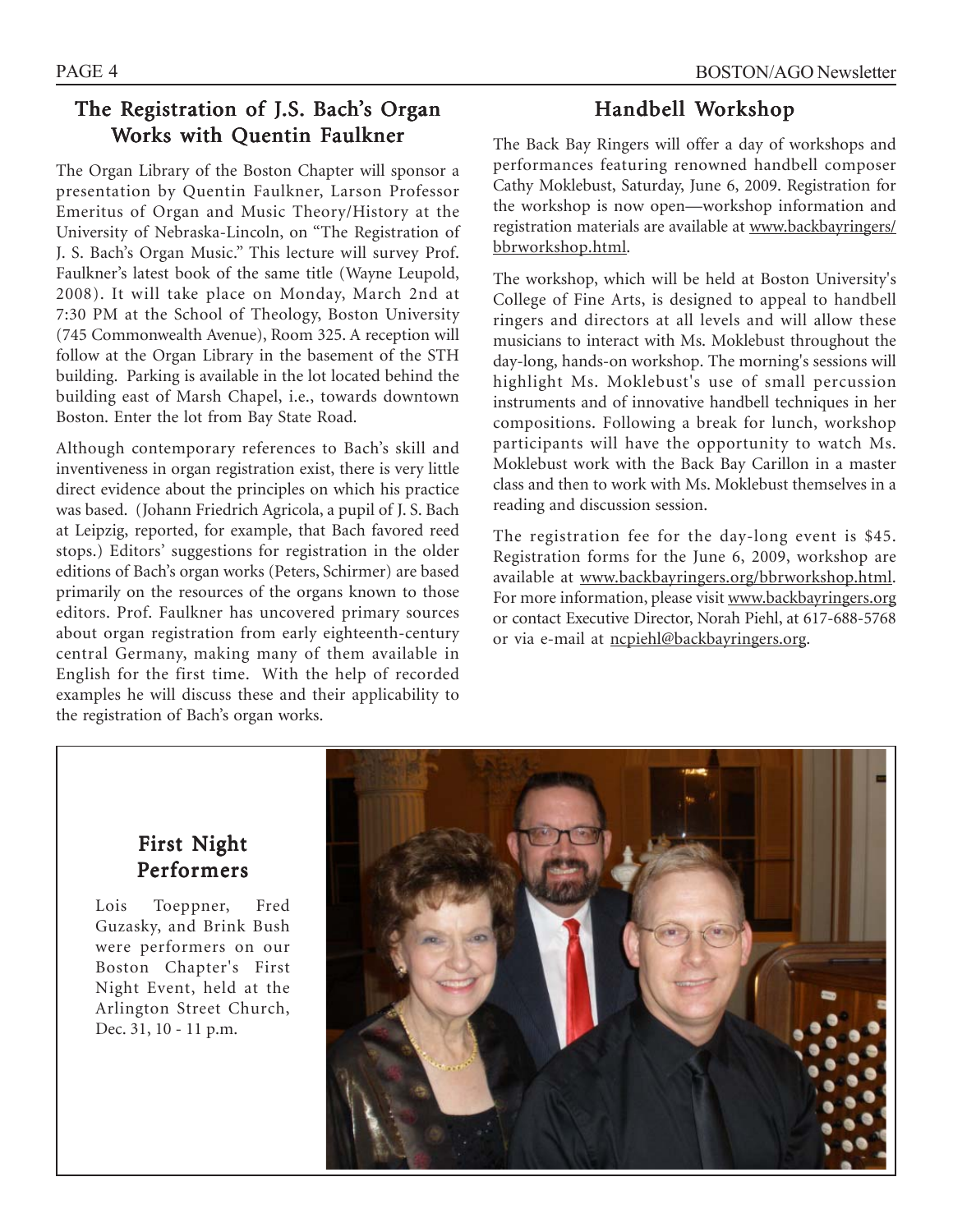## **BOSTON/AGO CONCERT CALENDAR**

#### Sunday, February 1 3:00 pm

The Olmstead Ensemble: Beethoven, Hommann, Pleyel. Saint Stephen's Episcopal Church, 16 Highland Ave, Cohasset MA. 617-926-0126 Free

#### 4:00 pm

Christ Church Choirs (Forster, *dir/org*): Choral Evensong: Papadakos, Darke, Baldwin, Bairstow, Howells. Reception follows. Christ Church, Zero Garden St, Cambridge. 617-876-0200 Donation **b** 

## Tuesday, February 3

#### 12:15 pm

Early Music Ensemble from www.tunefoolery.org. King's Chapel, 58 Tremont St, Boston. 617-227-2155 Donation \$3 因

#### 7:30 pm

Ezequiel Menéndez, organ: Mendelssohn Six Sonatas. Adolphus Busch Hall, Harvard University, Cambridge. 617-446-2222 \$15 | 6

## Friday, February 6

#### 12:15 pm

Richard Webster, organ: Trinity Church, Copley Sq, Boston. 617-536-0944 x389 Donation **b** 

#### 7:30 pm

Ed Broms, piano & organ: John Coltrane. Cathedral Church of St Paul, 138 Tremont St, Boston. 617-482-5800 x1103 \$10 因

#### 8:00 pm

Harvard Musical Association; Choir of the Church of the Advent (Dwyer, *cond*; Christensen, *org*); Ursula Holliger, harp: Rheinberger, Brahms, Vaughan Williams, Mendelssohn. Church of the Advent, 30 Brimmer St, Boston. www.theadvent.org Free  $\Box$ 

## Sunday, February 8

2:00 pm Kids, Cartoons, & Kotzschmar:

Rob Richards, organ; Jeff Pert, cartoonist.

Merrill Auditorium at City Hall, 389 Congress St, Portland ME.  $\Box$ 207-553-4363 Don \$12, <21 Free

#### 4:00 pm

Convivium Musicum (Barrett, *dir*): Music of Byrd & Tallis from *Cantiones Sacrae.* Grace Episcopal Church, 385 Essex St, Salem MA. 617-773-6913 \$20/12 因

#### 7:30 pm

Ed Broms, piano & organ: *See Friday, February 6 at 7:30 pm.*

#### Tuesday, February 10 12:15 pm

Peter Sulski, viola: Bach, Telemann. King's Chapel, 58 Tremont St, Boston. 617-227-2155 Donation \$3 **6** 

#### 7:30 pm

Ed Broms: John Coltrane. *See Friday, February 6 at 7:30 pm.*

#### Friday, February 13 12:15 pm

Karen Christianson, organ: Trinity Church, Copley Sq, Boston. 617-536-0944 x389 Donation h

#### Saturday, February 14 9:30 am

Recorders/Early Music MetroWest: Handel Tribute, 250th anniversary of his death. Coached consorts at 4 levels, Trinity Episcopal Church, 81 Elm St, Concord MA. 978-264-0584 Consort Visitors \$12

#### 8:00 pm

Jake & Taylor Armerding & Band: Including bluegrass on the organ. E Weymouth Cong Church, UCC, 1320 Commercial St at Jackson Sq, East Weymouth MA. 781-340-1403 \$18 6

#### 8:00 pm

[BEMF] Concerto Palatino (Dickey & Toet, *dirs*; Christie, *org*): A Magnificent Noise: Music from Venice to Hamburg. Houghton Chapel at Wellesley College, Wellesley MA. 617-661-1812 \$20

## Sunday, February 15

#### 3:00 pm

Mark Steinbach, organ. St Joseph Memorial Chapel, College of the Holy Cross, Worcester MA. 508-793-2296 Free **A** 

#### 5:00 pm

Mark Nelson, organ: Mendelssohn, Distler, Brahms, Pepping, Reger. Reception follows. St Michael's Church, 26 Pleasant St, Marblehead MA. 781-631-0657 \$10 因

#### Tuesday, February 17 12:15 pm

Trio Cordefiato: Laura Finkelstein, flute; Jeff Leiserson, clarinet; Sean Winkler, guitar: Rossini, Debussy, Gershwin. King's Chapel, 58 Tremont St, Boston. 617-227-2155 Donation \$3 **b** 

#### Friday, February 20 12:15

Douglas Bruce, organ: Trinity Church, Copley Sq, Boston. 617-536-0944 x389 Donation h

#### 7:30 pm

Renaissonics & Friends (Tyson, *dir*); Ken Pierce, dancer/historian: Teaching dances from the 15th, 16th & 17th centuries. Refreshments. No partner required. Jewett Hall, First Church Cong, 11 Garden St, Cambridge. 617-661-3353 \$8

#### 7:30 pm

Scott Dettra, organ: Brewer, Mozart, Bingham, Dupré, Franck. Church of the Advent, 30 Brimmer St, Boston. www.theadvent.org Donation  $\bigcirc$ 

#### 8:00 pm

Musicians of the Old Post Road; Sarah Darling & Karina Fox, violin: Bach & His Legacy: JS Bach, CPE Bach, Goldberg, Kirnberger. First Parish, rts 20 & 27, Wayland MA. 781-466-6694 \$25/20 7-17 free with adult  $\Box$ 

#### Saturday, February 21 7:00 pm

Newport Baroque Orchestra (Cienniwa, *dir)*; soloists from Providence College & Sine Nomine:

Bach Cantatas & Sonatas. Smith Center for the Arts, Providence College, 333 Eaton Ave, Providence RI. 401-855-3096 Free 因

#### 8:00 pm

Musicians of the Old Post Road. *See Friday, February 20 at 8:00 pm.* Emmanuel Church, 15 Newbury St, Boston.

#### Sunday, February 22 2:00 pm

Organ Birthday Concert: 6 BAGO members, organ. Cathedral of the Holy Cross, 1400 Washington Ave, Boston. 617-542-5682 Free **b** 

#### 3:30 pm

Très: English Baroque in Praise of Song, Celebrating Love. St Martin's Church, Orchard Ave at Wayland Sq, Providence RI. 401-621-6123 \$20/18/10

#### 4:30 pm

Donald Meineke, organ: TBA. 5:00 pm

Advent Parish Choir (Dwyer, *cond)*: Solemn Evensong & Benediction: Leighton, Rose, Victoria, Knight. Church of the Advent, 30 Brimmer St, Boston. 617-523-2377 x41 Donation **b** 

#### 5:00 pm

King's Chapel Choir & Soloists (Christensen, *dir*): "A Night of Snow": Poulenc. King's Chapel, 58 Tremont St, Boston. 617-227-2155 Donation \$12/8

#### 5:00 pm

James Busby, organ; Peter Stickel, violin; John Bumstead, cello: John Cook, Rheinberger. St John's Episcopal Church, 48 Middle St, Gloucester MA. 978-283-1708 \$15/10 | 5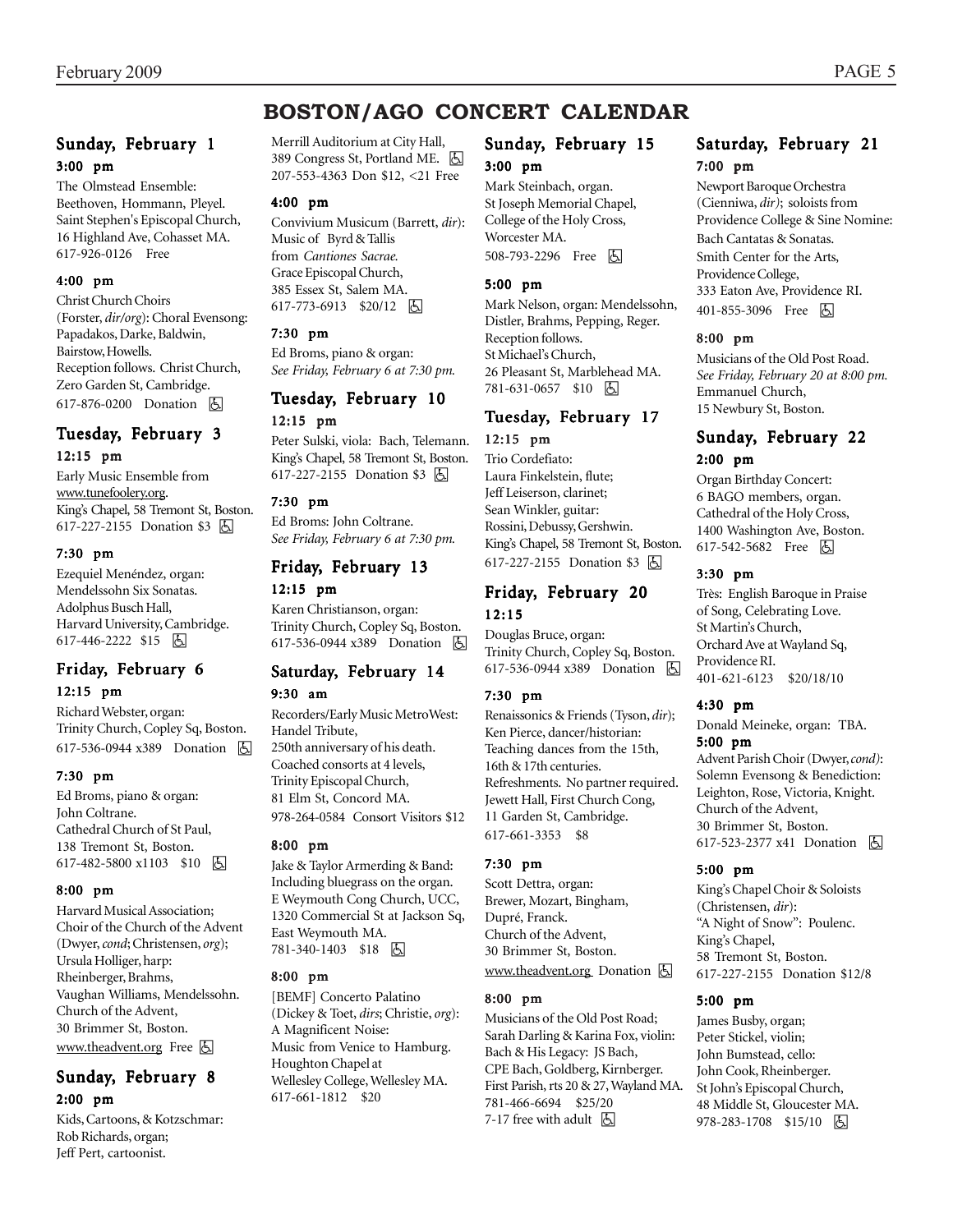#### 5:30 pm

Exsultemus; Bálint Karosi, organ; period instruments: Schütz. First Lutheran Church, 299 Berkeley St, Boston. 857-998-0219 \$25/20

#### Tuesday, February 24 12:15 pm

Michael Nicolella, guitar: Scarlatti, Dowland, Nicolella, Wallace, Albeniz. King's Chapel, 58 Tremont St, Boston. 617-227-2155 Donation \$3 因

#### Wednesday, February 25

#### 7:00 pm

Christ Church Choirs (Forster, *dir/org*): Ash Wednesday: Storace, Farrant, Weelkes, Purcell, Bach. Reception follows. Christ Church, Zero Garden St, Cambridge. 617-876-0200 Donation  $\boxed{6}$ 

#### Thursday, February 26 1:00 pm

[Free senior luncheon at 12:00] Charles Bull, organ & piano: Debussy, Downing, Bach, Vierne, Liszt, Decker, Walcha, Boëllmann. Mt Calvary Lutheran Church, 472 Mass Ave, Acton MA. 978-263-1972 Free 因

#### Friday, February 27 12:15 pm

Michael Smith, organ: Trinity Church, Copley Sq, Boston. 617-536-0944 x389 Donation 因

#### Saturday, February 28 8:00 pm

Duo Maresienne: From the Sun King's Court: Marais, de Visée, Pinel, Ste-Colombe, others. Lindsay Chapel, First Church Congregational, Mason & Garden Sts, Cambridge. 617-776-0692 \$22/17

## Sunday, March 1

#### 2:30 pm

Merrimack Valley Philharmonic (Monseur, *cond*): Mendelssohn *Hebrides Overture,* op 26, *Fingal's Cave* Susan Trout, soprano: Wagner *Wesendonck Songs* Schubert Symphony #9, D 944.

Rogers Center for the Arts, Merrimack College, 315 Turnpike St, Andover MA. 978-372-8237 \$18/12, <5 yrs \$5 subscriptions \$60/42

#### 3:00 pm

Peter Sykes, organ. First Evangelical Lutheran Church, 900 Main St, Brockton MA. 508-586-9021 \$15/12 This concert + April 2 \$25/20

#### 3:00 pm

Duo Maresienne: From the Sun King's Court: Marais, de Visée, Pinel, Ste-Colombe, others. Somerville Museum, Central St at Westwood Rd, Somerville MA. 617-666-9810 \$17/12

#### 4:00 pm

Christ Church Choirs (Forster, *dir/org*): Choral Evensong: Bach, Tallis, Tomkins, Byrd, Boyce. Reception follows. Christ Church, Zero Garden St, Cambridge. 617-876-0200 Donation **A** 

#### Monday, March 2 7:30 pm

Quentin Faulkner, lecture on "The Registration of JS Bach's Organ Music." Reception follows. Boston Univ School of Theology, 745 Comm Ave, Rm 325, Boston. 617-527-6403 Free 因

#### Friday, March 6

12:15 pm Nathan Laube, organ:

Trinity Church, Copley Sq, Boston. 617-536-0944 x389 Donation **b** 

#### Saturday, March 7

#### 8:30 am to 3:15 pm

Merrimack Valley Chapter, AGO Mini-Convention XI. More info at 978-465-2068

#### 7:30 pm

A Joyful Noyse; Jeanne Lucas, soprano; Rebecca Hawkins & Edward Wu, violin: Lenten Vespers: Charpentier. Hancock United Church of Christ, 1912 Mass Ave, Lexington MA. 781-862-4220 Free **A** 

#### Friday, March 13 12:15 pm

Raymond Nagem, organ: Trinity Church, Copley Sq, Boston. 617-536-0944 x389 Donation **b** 

#### 7:30 pm

Yuko Hayashi, organ; Graphics Exhibit, Natalie MacFarland. St Andrew's Episcopal Church, 79 Denton Rd, Wellesley MA. 781-235-7310 \$20/10/5

#### Saturday, March 14 9:30 am

Recorders/Early Music MetroWest: Purcell Birthday Party. Coached consorts at 4 levels, Trinity Episcopal Church, 81 Elm St, Concord MA. 978-264-0584 Consort Visitors \$12

#### 4:00 pm

Douglas Bruce, organ: Smart, Bach, Handel, Buck, Franck, Rawsthorne, Petrali. Trinity Episcopal Church, 26 White St, Haverhill MA. 978-372-4244 Free 囚

#### Sunday, March 15 3:00 pm

Masterworks Chorale (Karidoyanes, *dir*): Mendelssohn *Son and Stranger* Brahms *Liebeslieder Waltzes.* Sanders Theatre, Cambridge. 781-235-6210 \$42,30,20.

#### 3:00 pm

Christ Church Adult Choir (Forster, *dir/org*): Lenten Concert. Reception follows. Christ Church, Zero Garden St, Cambridge. 617-876-0200 Donation **b** 

#### Friday, March 20 12:15 pm

Michael Kleinschmidt, organ: Trinity Church, Copley Sq, Boston. 617-536-0944 x389 Donation h

#### 7:30 pm

Renaissonics & Friends (Tyson, *dir*); Ken Pierce, dancer/historian: Teaching dances from the 15th, 16th & 17th centuries. Refreshments. No partner required. Jewett Hall, First Church Cong, 11 Garden St, Cambridge. 617-661-3353 \$8

#### Saturday, March 21 10:30 am

Chapter's Boston Bach Birthday 324 Organ Marathon.

#### 10:30 am

Bálint Karosi: Bovet *Peep the Piper* 11:15 am

6 30-minute recitals.

#### 4:30 pm

Bálint Karosi: Bovet *Peep the Piper,* followed by Bach organ fireworks favorites. First Lutheran Church. Complete details in March issue.

## Sunday, March 22

#### 4:00 pm

David Briggs, organ: Bach; Improv. St John's Episcopal Church, 48 Middle St, Gloucester MA. 978-283-1708 \$20/15 | 4

#### 4:00 pm

Seraphim Singers (Lester, *cond*); The Boston Boy Choir: Bach *Jesu, meine Freude* Brahms *O Heiland reiss* Gyger *Wie schön* Distler *Wachet auf, ruft uns die Stimme* Sawyer - new commissioned work. Mission Church, 1545 Tremont St, Boston. 617-926-0126 Don \$20/10 | A

#### Tuesday, March 24 7:30 pm

John Skelton Special Workshop: "Anton Heiller" Old West Church, 131 Cambridge St, Boston. 617-739-1340  $$25, 20, 15$   $\Box$ 

## Friday, March 27

#### 12:15 pm

Jacob Street, organ: Trinity Church, Copley Sq, Boston. 617-536-0944 x389 Donation **囚** 

#### 8:00 pm

John Skelton, organ: Heiller, Bach. Old West Church, 131 Cambridge St, Boston.  $617-739-1340$  \$25, 20, 15  $\boxed{6}$ 

#### Sunday, March 29

#### 5:00 pm

King's Chapel Choir & Soloists, chamber orchestra (Christensen, *dir*): Bach Celebration. King's Chapel, 58 Tremont St, Boston. 617-227-2155 Donation \$12/8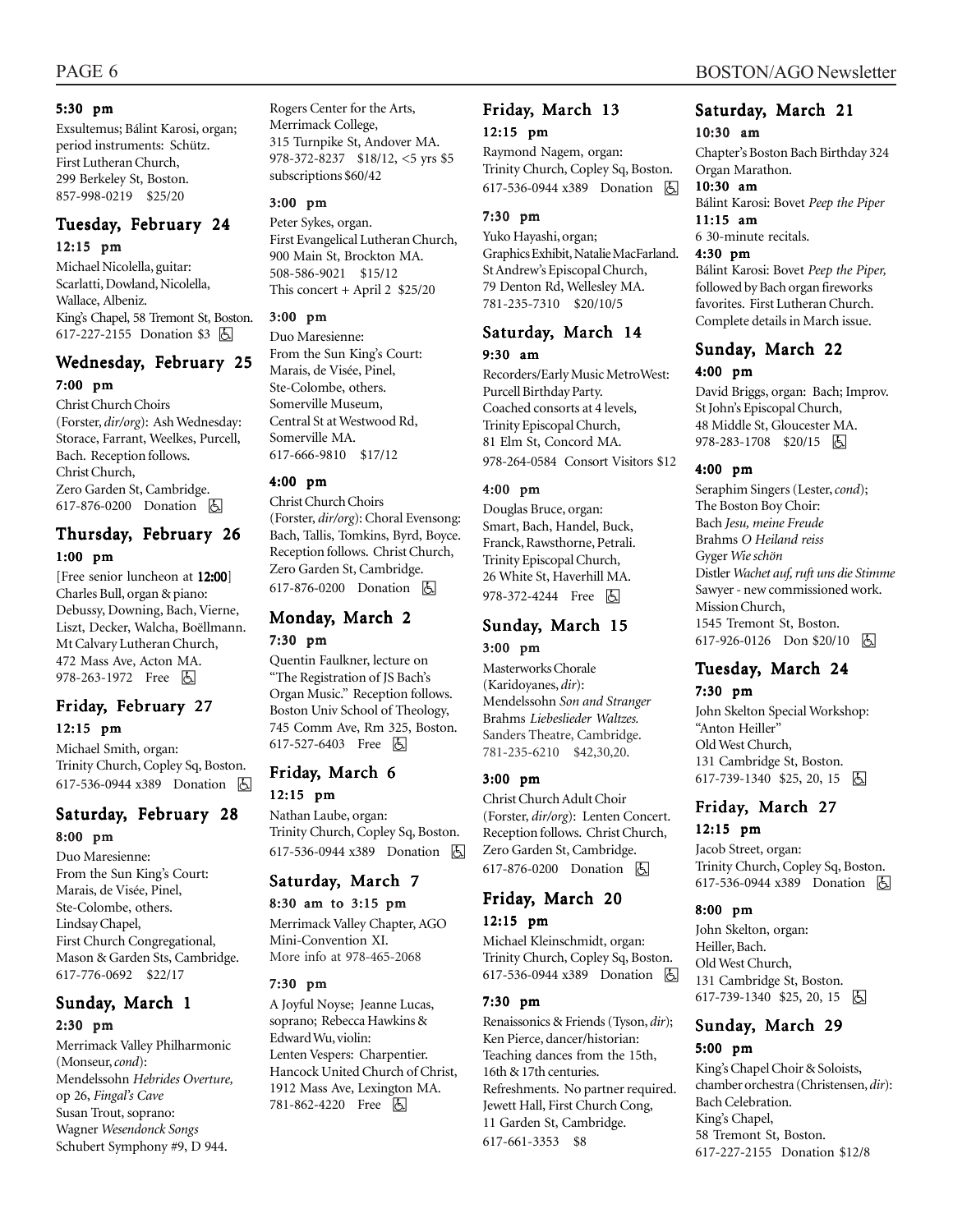

Donation at the door \$12 (\$8 students and seniors) Concert parking in One Beacon Street Garage Near T stops at Park St., State St., & Government Ctr. 617-227-2155 • kings-chapel.org

## Chapter Members Contribute to New CD and Book

Announcing the release of a new CD, *Unchanging Love: Brass and Organ Music*, on Albany Records, Troy 1068.

The music includes two pieces for trumpet and piano, *Poems* and *Four Lyrics*. Chris Gekker, trumpet, and Richard Bunbury, piano, recorded at Jordan Hall.

Also featured is Bunbury, co-commissioner of *Liturgical Suite for Organ* in seven movements, as well as the Cambridge Symphonic Brass with Harry Huff, organist, playing *Unchanging Love*. These were recorded at Our Lady Help of Christians in Newton and Old South Church in Boston.

The CD is available online on Albany Records site: www.AlbanyRecords.com, under "New Releases." Or call 518-436-8814. It can also be found on www.Amazon.com,

A newly-released book entitled *Sacred Christmas Music* is also available at Amazon.com and Barnes & Noble. It is a beautiful coffee-table style book with full-color reproductions of great works of art, and includes a CD of great works in the genre. Bunbury is editorial contributor of the "Historical Perspecitve" and author of the preface.



## Sub List Updates

ADD: SCHEIBERT, Beverly Jerold, (h)617.739.1751, (m)617.240.2815, bvjerold@aol.com, Boston, den:ALL Interim: Yes, Sunday am: Yes

CHANGE: SANTINI, Brandon Interim: May to August only

## For Sale, Cheap!

I've been sorting out my attic and bookshelves and finding a lot of redundant books (including hymnals) and other stuff that is taking up space that I need for other things. If interested, e-mail me at owenbar@juno.com & I'll send a list.

 *-- Barbara Owen*.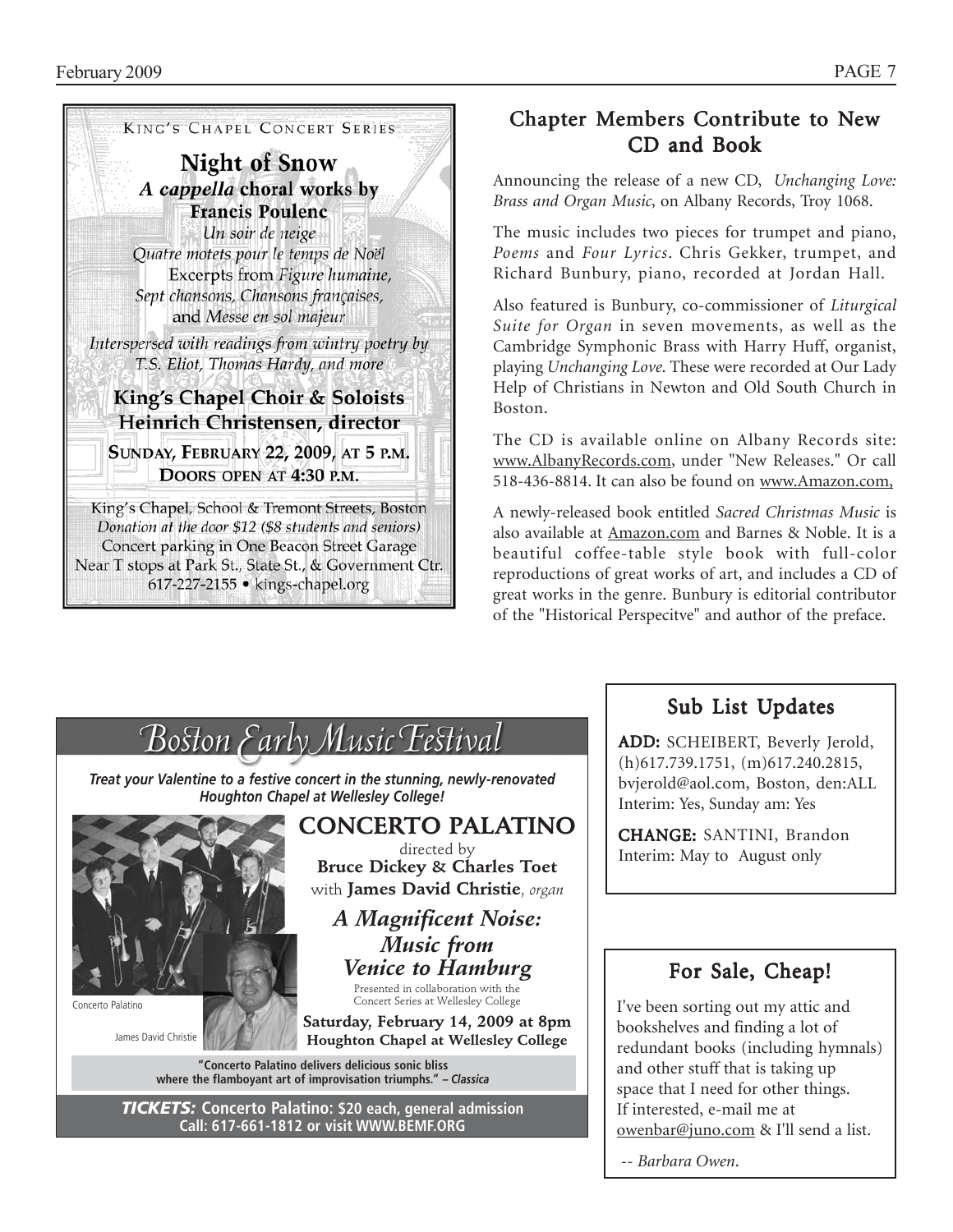## Mini-convention XI Saturday, March 7, 2009

## Sponsored by **THE MERRIMACK VALLEY CHAPTER, A.G.O.**

Mini-Convention No. 11 is coming soon, and we look forward to seeing a lot of familiar faces and many new ones too. Invite a friend, student, or the new organist in town. *Please note the change of date!* We have another interesting and varied lineup for you again this year, based on suggestions by former attendees and our chapter members. The anthem reading will include some donated samples from GIA. There will be CDs, music and other items for sale, and attendees are welcome to bring "pre-owned" music and books for our Scholarship Fund flea market table. **Raspberries of Andover** will again be providing a delicious catered lunch, and there will be time for socializing and browsing. Here's the schedule (bring it with you!):

|                  | $8:30 - 9:00$ Coffee and Registration                                              |
|------------------|------------------------------------------------------------------------------------|
|                  | 9:00 – 9:45 Anthem Reading led by MVAGO members.                                   |
|                  | 10:00 – 10:45 Bernadette Colley: "Resources in the South African Choral Tradition" |
|                  | 11:00 - 11:45 Andrew Shenton: "Approaching Mendelssohn's Organ Music."             |
| 12:00 Noon Lunch |                                                                                    |
|                  | 1:30 - 2:15 William Tortolano: "Gregory Who? Gregorian Chant!"                     |
| $2:30 - 3:15$    | Jim & Maggi Dalton: "A Songful Communitas: Using Folk Music in the Church"         |

The 2009 Mini-Convention will again be held at **First Calvary Baptist Church**, at the intersection of Route 125 and Massachusetts Ave. in North Andover (same location as last year). From I-495 take Exit 43 (Massachusetts Ave. – North Andover); follow Mass. Ave. south about two miles, past one traffic light, until you see another traffic light ahead (Rte. 125). The church is a modern building on the left, just before the intersection, and entrance to the large parking lot is just before you get to the church.

Mindful of the present recession and its possible effects on many of you, we are keeping the cost the same as in the past few years. Full day is still \$48.00, and either a morning or afternoon half-day session is \$32.00. Lunch is included in all registrations, whether full-day or half-day. Students with appropriate i.d. may take \$10.00 off the cost. *PRE-REGISTRATION IS REQUIRED*. To register, cut and complete the form below, enclose a check or money order payable to *MVAGO Mini-Convention* and mail to Ruth Bowers, Registrar, 25 Pine Road, Beverly, MA 01915-3729, by February 28, 2009.

Membership in the American Guild of Organists is not required for attendance at this Mini-Convention. Please photocopy and pass this flyer around to your colleagues, friends, and *especially* students. If you have any questions, please call or e-mail Barbara Owen (978-465-2068; owenbar@juno.com) or Ruth Bowers (978-922-8137; Ruth.Bowers@comcast.net).

| <b>Convention Registration</b> |  |  |                                                                                                   |  |  |
|--------------------------------|--|--|---------------------------------------------------------------------------------------------------|--|--|
| Name                           |  |  |                                                                                                   |  |  |
|                                |  |  |                                                                                                   |  |  |
|                                |  |  |                                                                                                   |  |  |
|                                |  |  | All Day Morning only Afternoon only Amount enclosed                                               |  |  |
|                                |  |  | Detach and mail this form with your registration fee to Ruth H. Bowers, 25 Pine Road, Beverly, MA |  |  |

**01915-3729 before February 28, 2009.**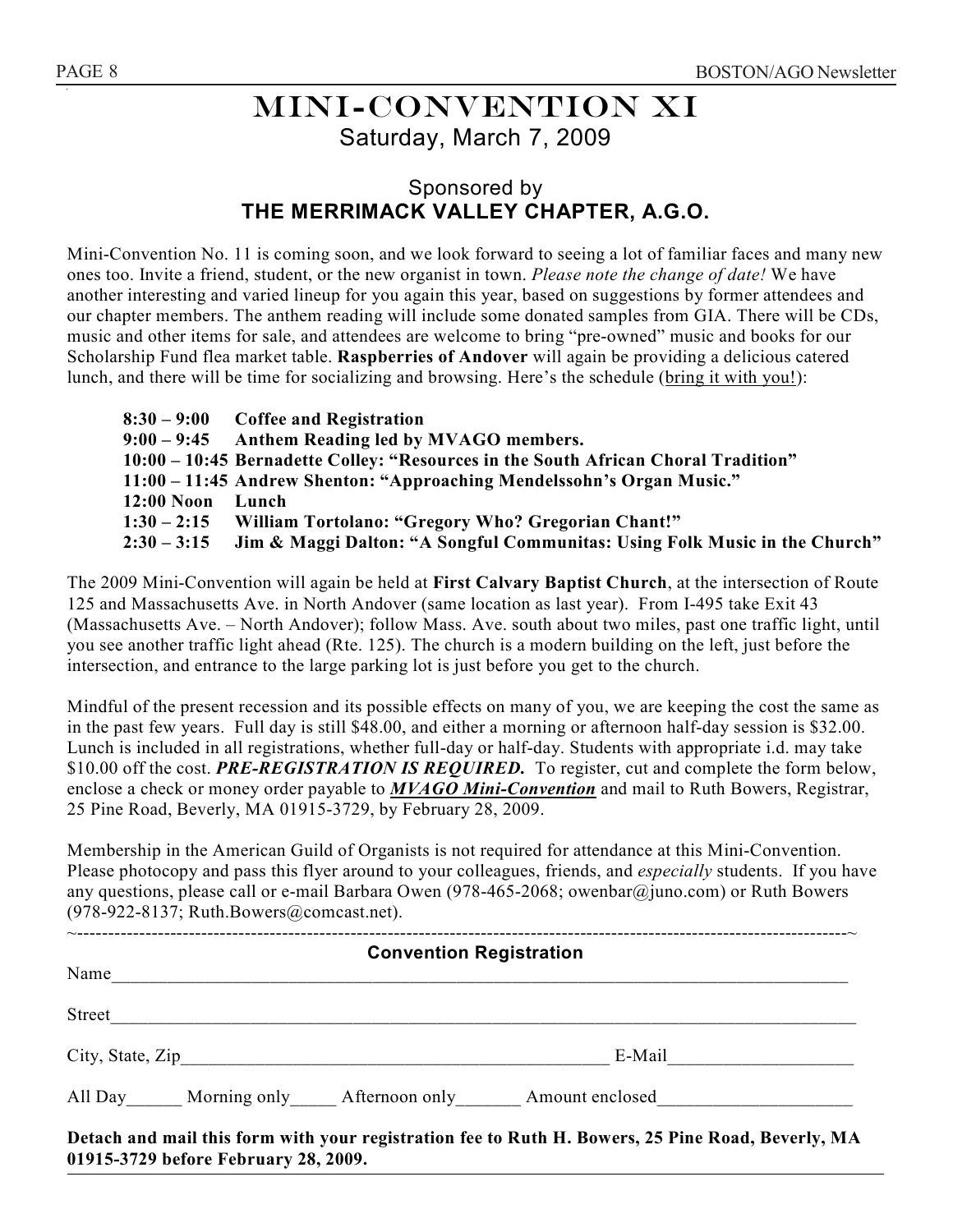## **PLACEMENT FEBRUARY, 2009**

The date in brackets following a church's name shows when the church first requested a listing. Salary is income paid by the church. Services such as funerals (fn) and weddings (wd) with additional fees are estimated as shown.

#### **ORGANIST/CHOIR DIRECTOR**

| Denomination Hours |           | Location          | Name of Church                         | Organ             | Salary      | Est. Add'l Comp               |
|--------------------|-----------|-------------------|----------------------------------------|-------------------|-------------|-------------------------------|
| Episcopal          | 10        | Newton, MA        | Trinity Parish [06/08]                 | Hook & Hastings   | 16,900      | $2-4$ fn/0-2                  |
|                    |           |                   |                                        |                   |             | wd                            |
| Episcopal          | 4         | Roxbury Crossing, | St. Cyprian's Episcopal Church [10/08] | Rodgers           | \$14,000    | $8 \text{ ft}$ /2 wd          |
|                    |           | MA                |                                        |                   |             |                               |
| UU                 | 10        | Mendon &          | Unitarian Congregation of Mendon and   | $(1)$ Lawes       | $$7,000-$   | $4$ fn/wd                     |
|                    |           | Uxbridge, MA      | Uxbridge $[05/08]$                     | (2) Hook/Hastings | 10,000      |                               |
| UCC/American       | 15        | Northborough,     | Trinity Church of Northborough [07/08] | Skinner           | 14,000-     | $2$ fn/ $2$ wd                |
| <b>Baptist</b>     |           | MA                |                                        |                   | 17,000      |                               |
| <b>UCC</b>         | $10-15$   | Sudbury, MA       | Memorial Congregational Church [10/08] | Rodgers/Ruffatti  | $$17,500-$  | $4 \text{ ft} / 1 \text{ wd}$ |
|                    |           |                   |                                        |                   | 21,000      |                               |
|                    |           |                   |                                        |                   | (Sept-June) |                               |
| UU                 | $20+$     | Newburyport, MA   | First Religious Society UU [12/08]     | Alley/Hutchings/  | \$23,700-   | $12$ fn/ $20$ wd              |
|                    |           |                   |                                        | Andover           | 25,700      |                               |
|                    |           |                   |                                        |                   | (Sept-June) |                               |
| Evangelical        | $12 - 15$ | Lexington, MA     | <b>Trinity Covenant Church</b>         | Hook & Hastings   | \$13,000-   | $- -$                         |
| Covenant           |           |                   |                                        |                   | 20,000      |                               |

#### **ORGANIST ONLY**

| RC        | vari- | Cambridge, MA | St Paul's Parish, Cambridge, MA [10/08]  | Casavant,       | \$150/svc  | N/A                             |
|-----------|-------|---------------|------------------------------------------|-----------------|------------|---------------------------------|
|           | able  |               |                                          | Woodberry &     | \$75       |                                 |
|           |       |               |                                          | Harris          | rehearsal  |                                 |
| UU        | ŏ     | Lynn, MA      | Unitarian Universalist Church of Greater | Aeolian-Skinner | $7,000-$   | $2 \text{ ft}$ / $3 \text{ wd}$ |
|           |       |               | Lynn, MA $[06/08]$                       |                 | 9,000(3)   |                                 |
|           |       |               |                                          |                 | $w$ ks/mo) |                                 |
| Episcopal | ŏ     | Brookline, MA | Church of our Saviour [07/08]            | Allen           | 7,800-     | $4$ fn/4 wd                     |
|           |       |               |                                          |                 | 8.400      |                                 |

#### **DIRECTOR ONLY**

| . I I C C<br><u>uu</u> | 30 | Lexington. | $\sim$<br>Christ<br>United<br>Church of<br>Hancock | $\sim$<br>Aeolian-Skinner | 45.000-50.000<br>4 | N/A |
|------------------------|----|------------|----------------------------------------------------|---------------------------|--------------------|-----|
|                        |    | IVI A      | [07/08]                                            |                           |                    |     |

Please also see postings at www.bostonago.com for contact information regarding these openings. Some churches here may no longer be receiving names but have not notified placement.

The following position has been filled: St Peter's Episcopal, Cambridge; St. Peter's Episcopal, Weston.

**LISTING YOUR CHURCH ON THIS PAGE** Contact Janet Hunt, Placement Coordinator, at janet.hunt@sjs.edu.

### **Broadcast Schedule - Sundays 7:00am –7:25am WCRB (99.5 fm) and streaming on internet www.wcrb.com** CELEBRATING 50th YEAR OF BROADCASTING ON WCRB

Martin Steinmetz, Executive Producer and Technical Director; Rob Stuart-Vail Announcer

| Date   | <b>Performer</b>      | Location               | <b>Music</b>                                              |
|--------|-----------------------|------------------------|-----------------------------------------------------------|
| Feb 1  | John Finney           | St. Andrews, Wellesley | Prelude & Fugue in G, Bach; Andante from Symph. 6         |
|        |                       |                        | Widor; Toccata & Fugue in D, Bach                         |
| Feb 8  | Mary Preston          | Christ Church,         | Var. on "America", Ives; Chorale-Prelude "Herr Jesu       |
|        |                       | Cambridge              | Christ", Bach; Crown Imperial March, Walton               |
| Feb 15 | <b>Andrew Shenton</b> | Chapel at Princeton    | Partita, Bohm; Variations on "Balm in Gilead",            |
|        |                       |                        | Utterback; 1 <sup>st</sup> Mymt. Sonata in A, Mendelssohn |
| Feb 22 | John Scott            | All Saints, Worcester  | Toccata, Adagio, & Fugue, in C, Bach; Concerto in         |
|        |                       |                        | F, Handel                                                 |